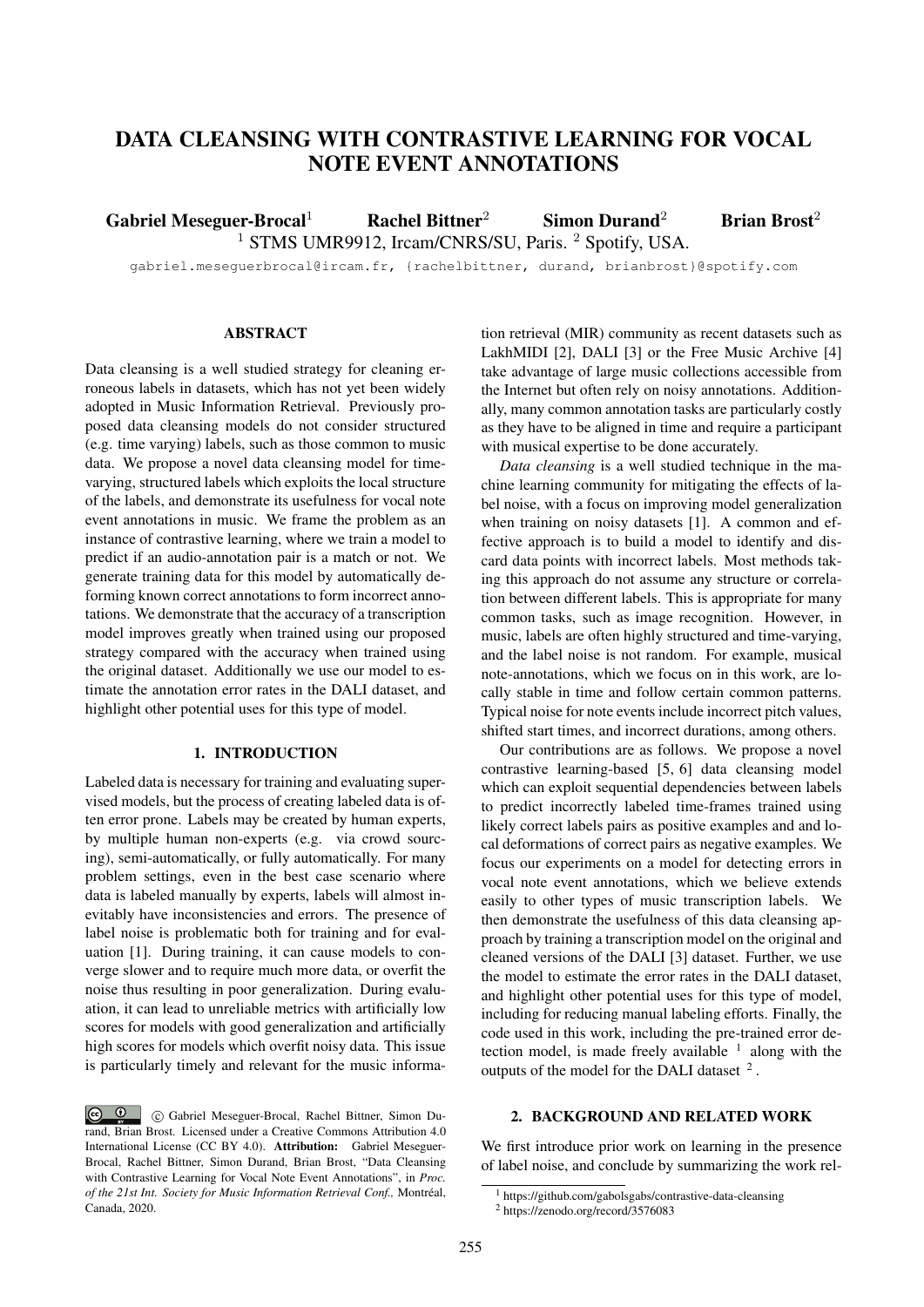evant to our example use case of note event annotations.

#### 2.1 Classification in the presence of label noise

We consider the problem of training a classifier on a dataset where some of the labels are incorrect. One class of solutions attempts to solve the problem by mitigating the effect of label noise, rather than modifying the data used for training. This is commonly done by modifying the loss function to directly model the distribution of label noise, for example, by creating a noise-robust loss with an additional softmax layer to predict correct labels during training [7], or with a generalized cross-entropy that discards predictions that are not confident enough while training, looking at convergence time and test accuracy [8], or by inferring the probability of each class being corrupted into another [9]. However, these approaches are restricted to specific types of loss functions or make restrictive assumptions about the statistical distribution of noise.

Data cleansing [10] and outlier detection [11] based approaches aim to identify the correctly labeled data points and train only on them. The vast majority of data cleansing methods are model prediction-based [1]. In their simplest form, model prediction-based methods train a model to remove items from the dataset where the label predicted by the model disagrees with the dataset label. Note that in many cases, the choice of model for data cleansing is often the same as the choice of model used after data cleansing.

These data cleansing approaches have several advantages over learning directly with noisy labels. First, the filtering does not depend on the downstream inference task, thus a cleansing method can be applied to filter data used to train many different models. Second, we can train less complex downstream models, as they do not need to account for label noise. To the best of our knowledge however, prior data cleansing approaches do not exploit the structured nature of labels often seen in MIR tasks.

In addition to developing data cleansing methods, or learning methods that are robust to label noise, there are a variety of less closely related paradigms for dealing with data quality issues. In semi-supervised learning reliably labeled data is combined with a large amount of unlabeled data [12]. In weakly supervised learning [13–15] lowquality or insufficiently granular labels are used to infer the desired target information. Finally, active learning estimates the most valuable unlabeled points for which to solicit additional labels [16, 17].

# 2.2 Note Event Annotations

Automatic music transcription, one of the core tasks in MIR, involves converting acoustic music signals into some form of music notation [18]. *Musical note events* are a common intermediate representation, where a note event consists of a start time, end time and pitch. They are useful for a number of applications that bridge between the audio and symbolic domain, including symbolic music generation and melodic similarity. Instruments such as the piano produce relatively well-defined note events, where each key press defines the start of a note. Other instruments, such as the singing voice, produce more abstract note events, where the time boundaries are often related with changes in lyrics or simply as a function of our perception [19], and are therefore harder to annotate correctly.

Datasets providing note event annotations are created in a variety of ways, all of which are error prone. Notes may be manually labeled by music experts, requiring the annotator to specify the start time, end time and pitch of every note event manually, aided by software such as Tony [20]. MIDI files from the Internet can in some cases be aligned automatically as in the LakhMIDI [2] and DALI [3] datasets, with varying degrees of accuracy and completeness. Note data has also been collected automatically using instruments which "record" notes while being played, such as a Disklavier piano in the MAPS [21] and MAESTRO [22] datasets, or a hexaphonic guitar in the GuitarSet dataset [23]. Data collected in this way is typically quite accurate, but may suffer from global alignment issues [22] and can only be achieved for these special types of instruments. Another approach is to play a MIDI keyboard in time with a musical recording, and use the played MIDI events as note annotations [24] but this requires a highly skilled player to create accurate annotations.

Figure 1 shows an example of correct and incorrect note annotations in the DALI dataset. The types of errors produced by the previous methods can vary. A single note can be imprecise in time, resulting in an incorrect start time or duration, or the pitch value can be annotated wrong. Additionally, notes can be annotated where there are no actual notes in the audio, and conversely, notes in the audio can be missed all together. Systematic errors include global shifts and stretches in time and shifts in key/octave. Local errors are difficult to detect, and systematic errors can cause every note event to be wrong in some way. At the individual time-frame level, notes with incorrect start/end times will have errors at the beginning/ending frames, but can still be correct in the central frames.



Figure 1. Example of two incorrect note annotations from the DALI dataset, outlined in red, figure from [25].

## 3. DATA CLEANSING FOR NOTE EVENTS

Given an input space  $\mathcal X$  and a label space  $\mathcal Y$ , we propose a model prediction based approach, but rather than training a classifier  $h : \mathcal{X} \to \mathcal{Y}$ , we directly train a model  $q : (\mathcal{X} \times$  $(Y) \rightarrow [0, 1]$  which approximates the probability that the label is incorrect. We denote this probability by  $g(x, \hat{y})$ .

Note that this is mathematically equivalent in the ideal case to the previous model prediction based approaches: Given a perfect estimator  $h$  which always predicts a correct label y,  $g(x, y) = \mathbb{1}_{h(x) \neq y}$  where 1 is the indicator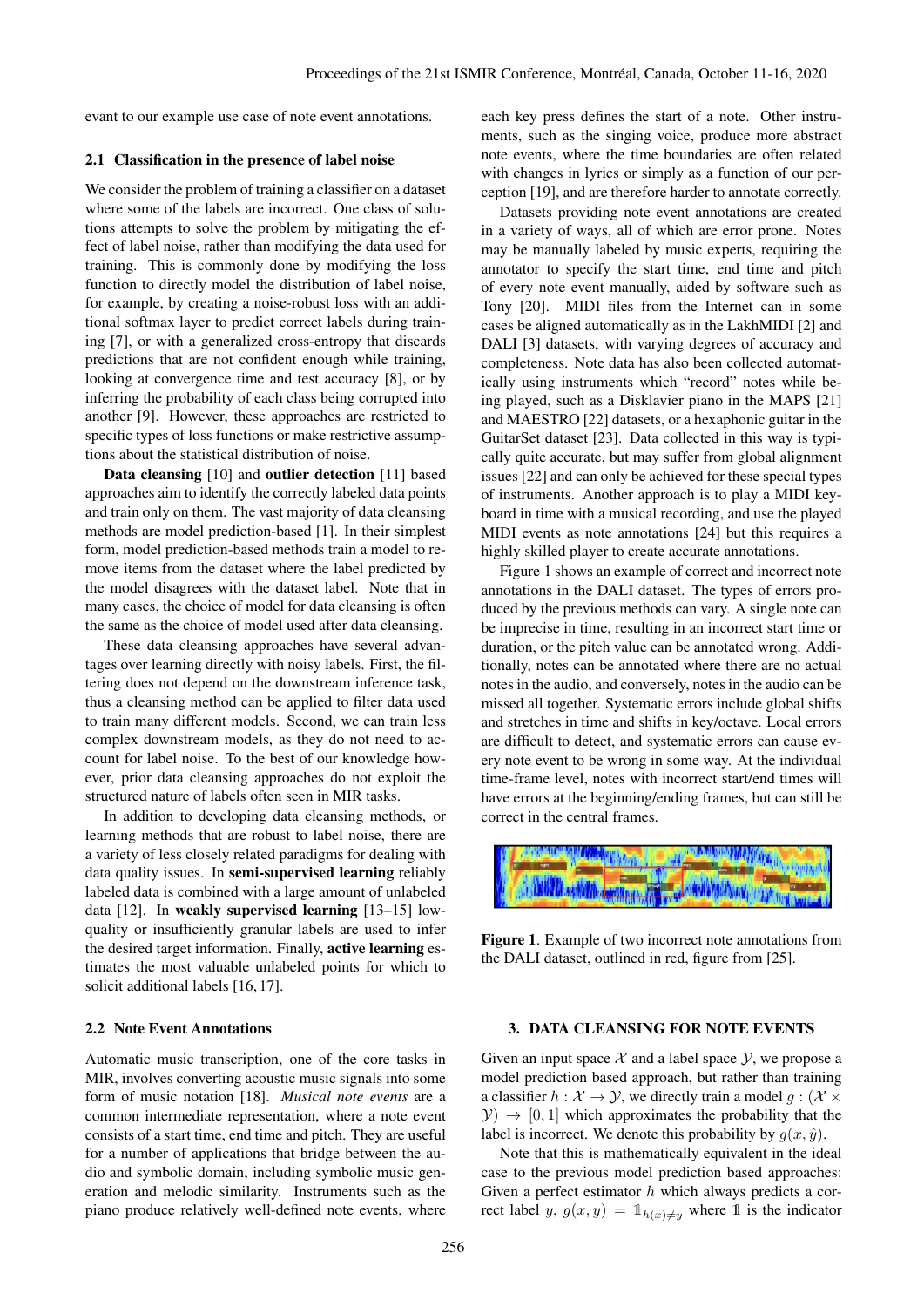function. However, for complex classification tasks with high numbers of classes and structured labels, modeling h can be much more complex than modeling  $q$ . For instance, consider the complexity of a system for automatic speech recognition, versus the complexity needed to estimate if a predicted word-speech pair is incorrect. Intuitively, you don't need to know the right answer to know if something is right or wrong.

This idea is similar to the "look listen and learn" [26] concept of predicting the "correspondence" between video frames and short audio clips – two types of structured data. It is also similar to CleanNet [27], where a dedicated model predicts if the label of an image is right or wrong by comparing its features with a class embedding vector. However, this approach operates on global, rather than positiondependent labels.

In our approach, we generate training data for  $q$  by directly taking pairs  $(x, y)$  from the original dataset as positive examples and creating artificial distortions of  $y$  to generate negative examples. In this section, we study the use of an estimator  $g(x, \hat{y})$  for detecting local errors in noisy note-event annotations. See Figure 2 for an overview of the system.

#### 3.1 Input Representations

As our input representation, instead of using the raw audio signal itself, we compute the Constant-Q Transform (CQT) [28] as a matrix X, where  $X_{ij}$  is a time-frequency bin. The time index  $i$  corresponds to the time stamp  $r_i = v \cdot i$  where v is a constant defining the spacing between time stamps, and the frequency index  $j$  corresponds to a frequency  $q_i$  in Hz. The CQT is a bank of filters transformation centered at geometrically spaced frequencies. We use a frequency bin resolution with 6 octaves, 1 bin per semitone, a sample rate of 22050 Hz and a hop size of 256, resulting in a time resolution of  $v = 11.6$  ms. We compute the CQT from the original mixture and from the isolated vocal version derived from the mixture using a source separation technique [29]. We include the CQT of the isolated vocals to boost the information in the signal related to the singing voice, and couple it with the CQT of the mixture to include information we may have lost in the separation process.

We define the annotated label  $\hat{Y}$  as a binary matrix created from the original note-event annotations. For a given track, let K be the set of note annotations, let  $t_k^0$  and  $t_k^1$  be the start and end time of note k in seconds, and  $f_k$  be its frequency in Hz. Then  $\hat{Y}$  is defined as:

$$
\hat{Y}_{ij} = \begin{cases} 1, & \text{if } t_k^0 \le r_i \le t_k^1, \ q_{j-1} < f_k \le q_j, \ k \in K \\ 0, & \text{otherwise} \end{cases} \tag{1}
$$

and has the same time and frequency resolution as X.

## 3.2 Learning Setup

We estimate the label noise at the *time frame* level. Let  $\ell \in L$  be an index over the set of tracks L,  $I^{\ell}$  be the index of all time frames for track  $\ell$ , and  $X^{\ell}$  and  $\hat{Y}^{\ell}$  be its CQT

and label matrices respectively. Let  $X_i^{\ell}$  and  $\hat{Y}_i^{\ell}$  indicate a time frame of  $X^{\ell}$  and  $\hat{Y}^{\ell}$  that contains all its frequency bins  $j$ , so we index the data points according to their time index only. Finally, let  $X_{a:b}^{\ell}$  and  $\hat{Y}_{a:b}^{\ell}$  denote the sequence of time frames of X and  $\hat{Y}$  between time indices a and b.

Our goal is to identify the subset of time frames  $i \in I^{\ell}$ which have errors in their annotation for each track in a dataset by training a binary data cleansing model. Our data cleansing model is a simple estimator that can be seen as a binary supervised classification problem that produces an error detection model. Given a datapoint centered at time index *i*, *g* predicts the likelihood that the label  $\hat{Y}_i$  is wrong. Critically, we take advantage of the structured labels (i.e. the temporal context); as input to g we use  $X_{a:b}$  and  $Y_{a:b}$ to predict if the center frame  $\hat{Y}_{(a+b)/2}$  of  $\hat{Y}_{a:b}$  is incorrect. That is, we aim to learn  $q$  such that:

$$
g(X_{a:b}, \hat{Y}_{a:b}) = \begin{cases} 0, & \text{if } \hat{Y}_{(a+b)/2} \text{ is correct} \\ 1, & \text{if } \hat{Y}_{(a+b)/2} \text{ is incorrect} \end{cases}
$$
 (2)

Thus, in order to evaluate if a label  $\hat{Y}_i$  is correct using  $n$  frames of context, we can compute  $g(X_{i-n:i+n}, \hat{Y}_{i-n:i+n})$ . In the remainder of this work, we will define

$$
g_n(X_i, Y_i) := g(X_{i-n:i+n}, \hat{Y}_{i-n:i+n})
$$
 (3)

as a shorthand. In this work, we use  $n = 40$ . Let

$$
D = \bigcup_{\ell \in L} I^{\ell} \tag{4}
$$

be the set of all time indices of all tracks in L. Our aim is to use  $q$  to create a filtered index  $F$ , where:

$$
F = \{ i \in D : g_n(X_i, \hat{Y}_i) = 0 \}
$$
 (5)

#### 3.3 Training data generation

Let  $z_i$  be a binary label indicating whether the center frame  $\hat{Y}_i$  for an input/output pair  $(X_{i-n:i+n}, \hat{Y}_{i-n:i+n})$  is incorrect. To train  $g$ , we need to generate examples of correct and incorrect data-label pairs  $((X_{i-n:i+n}, \hat{Y}_{i-n:i+n}), z_i)$ . We will again introduce a shorthand  $((X_i, Y_i), z_i)$  to refer to data points of the form  $((X_{i-n:i+n}, \hat{Y}_{i-n:i+n}), z_i)$ .

Incorrect Data To generate "incorrect" data points (where  $z_i = 1$ ), we can simply randomly distort any of the existing labels in the dataset by applying a modification function  $\mu(\hat{Y}_i)$ . These modifications  $\mu(\hat{Y}_i)$  are not random but rather specific to match the characteristics of typical note-event errors (issues in the positions of the start or end times, incorrect frequencies, or the incorrect absence/presence of a note). These distorted  $\hat{Y}_i$  should be contextually realistic, meaning that notes should have a realistic duration and should not overlap with the previous or next note. To do this, we modify the original note events  $(t_k^0, t_k^1, f_k)$  described in Section 3.1 by randomly shifting start and end times, frequency values, and by randomly deleting or adding notes. Given these new note events, we generate a new label matrix  $\mu(\hat{Y}_i)$  as described in Eqn (1).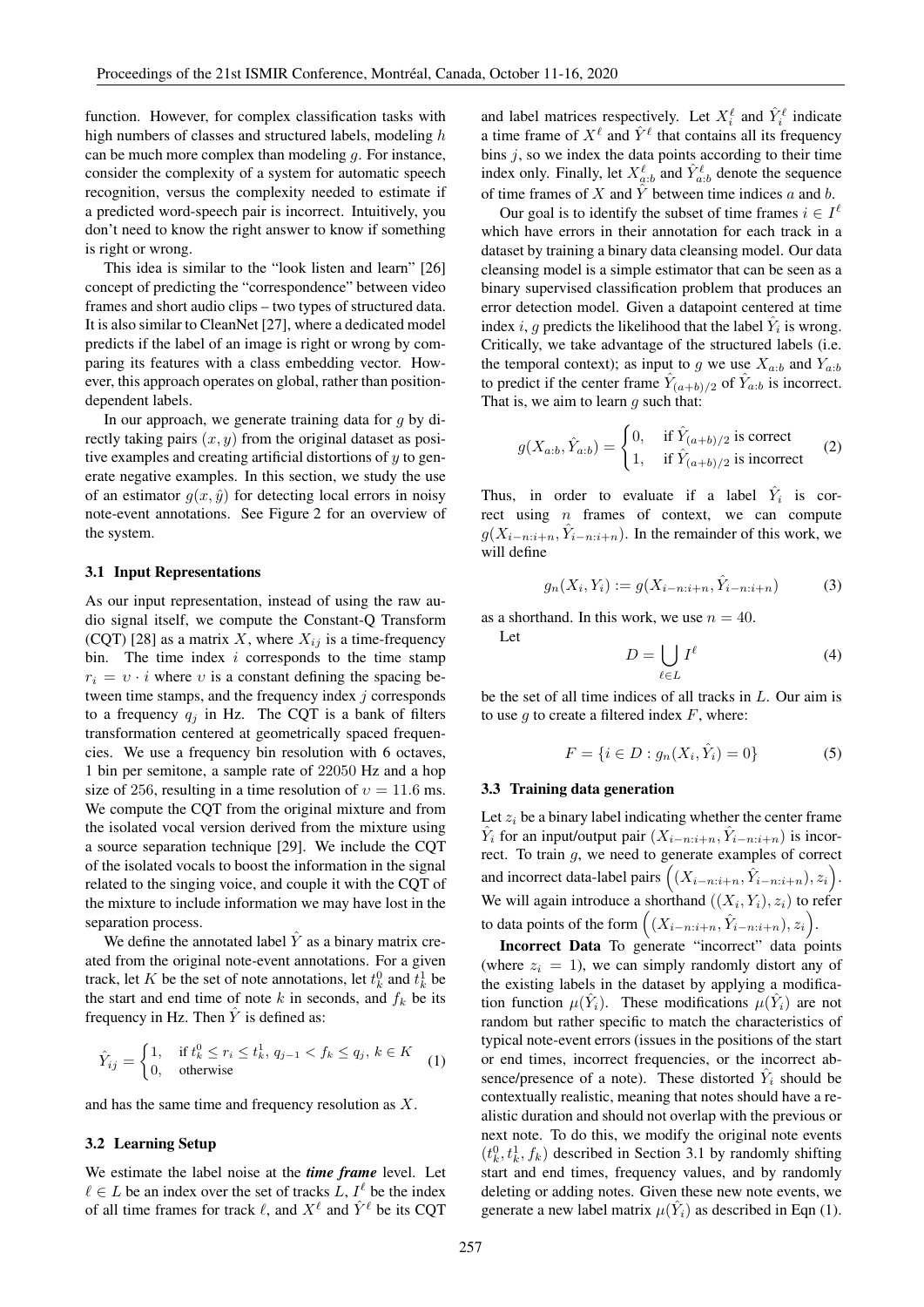

**Figure 2.** Overview of our data cleansing system. The training data for our error detection model  $q$  is generated automatically. 1- We predict the  $f_0$  for the whole noisy dataset and compare it with the annotated label. 2- We select as "likely correct" examples those where the prediction is similar to the label, distorting them to generate the incorrect examples. 3- We train our  $g$  using this new training set. 4- We filter the noisy dataset obtaining the clean version.

Some note-level modifications may still result in the center frame being "correct" – for example, if a note begins a few frames late, the following frames will still be correct – thus, after modifying creating  $\mu(\hat{Y})$ , we sample examples from frames where the center frame  $\mu(\hat{Y}_i) \neq \hat{Y}_i$ .

Likely Correct Data Since we do not have direct access to the true label  $Y_i$  (indeed this is what we aim to discover), we first use a "simple classifier" proxy for selecting likely correct data points. There are many possible choices for this proxy – for example, if there is a manually verified subset of a dataset, it can be used directly as the set of likely correct data points – in this work we outline one specific example. We first compute the output of a pretrained  $f_0$  estimation model  $s(X_i)$  that given  $X_i$  outputs a matrix with the likelihood that each frequency bin contains a note [30].  $s(X_i)$  is trained on a different dataset than we use in the subsequent experiments and has been proven to achieve state-of-the-art results for this task [30].  $s(X_i)$ produces  $f_0$  sequences, rather than note events, which vary much more in time than note events, so we define an agreement function in order to determine when the labels agree.  $s(X_i)$  is not a perfect classifier, and while its predictions are not always correct, we have observed that when the agreement is high,  $\hat{Y}_i$  is usually correct. However, we cannot use low agreement to find incorrect examples, because there are many cases with low agreement even though  $\hat{Y}_i$ is correct. Therefore, we only use  $\kappa$  to select a subset of "likely correct" data points.

We compute both "local" (single-frame) and "patchlevel" (multi-frame) agreement, and use thresholds on both to select time frames which are likely correct. The local agreement,  $\kappa_l$  is computed as:

$$
\kappa_l(\hat{Y}_i, s(X_i)) = \max_j \left( \hat{Y}_{ij} \cdot s(X_i)_j \right) \tag{6}
$$

and the patch-level agreement  $\kappa_p$  is a k point moving average over time of  $\kappa_l$ . For the test set of g, we use very strict thresholds and select  $(X_i, \hat{Y}_i)$  pair to be a likely correct if  $\kappa_l > .999$  and  $\kappa_p > .85$ . For the training set, we use more relaxed thresholds, and select points with  $0.9 < \kappa_l \le 0.999$  and  $0.7 < \kappa_p \le 0.85$ . These values have been found manually and assure the selection of good "likely correct" examples. This procedure gives us a set of positive examples in non-silent regions, but does not take into account the silent areas. In order to select correctly labeled points from silent regions, we take additional  $(X_i, \hat{Y}_i)$  points from regions with low energy in the isolated vocals and no annotations in a window of length v. In this work we use  $v = 200 \approx 2,32 \text{ s}$ .

Finally, the combination of "likely correct" and "incorrect" data results in a dataset of  $\{((X_i, \hat{Y}_i), z_i)\}$  with which we can train q.

# 3.4 Error Detection Model Architecture

We propose a standard convolutional architecture for our error detection model  $g_n(X_i, \hat{Y}_i) = z_i$ , as shown in Figure 3. The input of the model is a matrix with 72 frequency bins, 81 time frames (0.94 seconds) and three channels: the two CQTs (mixture and vocals)  $\{X_{i-n:i+n}\}$ and the label matrix  $\{\hat{Y}_{i-n:i+n}\}\$ . It has five convolutional blocks with  $3 \times 3$  kernels, 'same' mode convolutions, with leaky ReLU activations for the first block and batch normalization, dropout and leaky ReLU for the rest. The strides are  $[(2, 1), (2, 3), (3, 3), (3, 3), (2, 3)]$  and the number of filters [16, 32, 64, 128, 256] generating features maps of dimensions  $(36 \times 81 \times 16)$ ,  $(18 \times 27 \times 32)$ ,  $(6 \times 9 \times 64)$ ,  $(2 \times 3 \times 128)$ ,  $(1 \times 1 \times 256)$ . Then, we have two fully-connected layers with 64 and 32 neurons, a ReLU activation and dropout and a last fully-connected layer with one neuron and a sigmoid activation. The model is trained using a binary cross entropy loss function.

#### 4. EXPERIMENTS

We test our approach using the DALI dataset, version 2 [25], which contains 7756 user-submitted vocal MIDI annotations from karaoke websites, automatically matched and aligned to polyphonic audio files. The MIDI annotations are crowd sourced and thus have highly varying quality, while the alignment is done automatically and likely to contain mistakes. This dataset is then particularly relevant for this work. The contrastive learning-based error detection model  $q$  is trained as described in Section 3.4 using the data generation method described in Section 3.3. The trained model  $q$  had a frame-level accuracy of 72.1% on the holdout set, and 76.8% on the training set.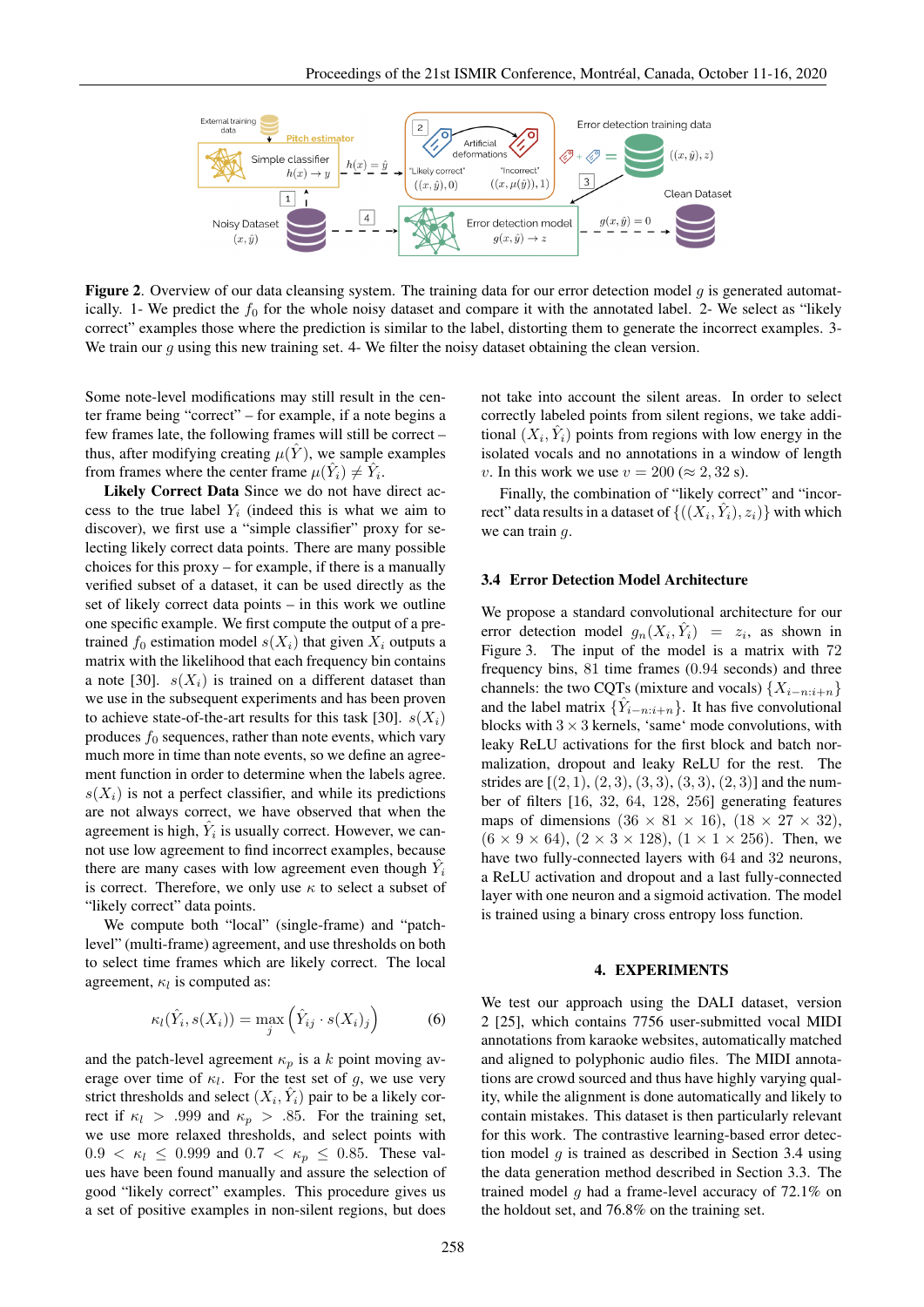

Figure 3. Error detection model architecture.

# 4.1 Training with Cleaned Data



Figure 4. (Top) The output of the error detection model for a short segment. (Bottom) the corresponding CQT and annotated notes (in white). The error is high at the beginning of the fourth note because it starts late, and at end of the last note because it is too long.

Validating the performance of  $g$  is challenging, as we only have likely correct and artificially created wrong examples, but we do not have any "real" ground truth correct and incorrect examples. Thus, we first manually verified the predictions of the error detection model in many random examples (see Figure 4), and found that they appeared to be strongly correlated with errors in  $y_i$ . However, a manual perceptual evaluation of the error detection model is both infeasible and defeats the purpose of automating the process of correcting errors. Instead, we validate the usefulness of this approach by applying it to model training. In this section, we address the question: Is the error detection model useful? How much?

The ultimate goal of a data cleansing technique such as this one is to identify incorrect labels and remove them from the dataset in order to better train a classifier. Thus, one way to demonstrate the effectiveness of the data cleansing method is to see if training a model using the filtered dataset results in better generalization than training on the full dataset.

To validate the usefulness of  $g_n(X_i, \hat{Y}_i)$  for improving training, we train the Deep Salience vocal pitch model [30] three times  $3$  using three different training sets. The training sets are subsets of DALI, and contain the  $\hat{Y}_i$  of all the songs that have a Normalized Cross-Correlation > .9 [3]. This results in a training set of 1837 songs. The three sets are defined as follows:

- 1. All data. Trained using all time frames,  $D$  (Eqn (4)).
- 2. Filtered data. Trained using the filtered, "non-error" time frames,  $F$  (Eqn (5)), where the output of q has

been binarized with a threshold of 0.5. With this data we tell the model to skip all the estimated noisy labels.

3. Weighted data. Trained using all time frames, D, but during training, the loss for each sample is weighted by  $1-g_n(X_i, \hat{Y}_i)$ . This scales the contribution of each data point in the loss function according to how likely it is to be correct.

We test the performance of each model on two polyphonic music datasets that contain vocal fundamental frequency annotations: 61 full tracks with vocal annotations from MedleyDB [31] and 252 30-second excerpts from iKala [32]. We compute the the generalized  $4$  Overall Accuracy (OA) which measures the percentage of correctly estimated frames, and the Raw Pitch Accuracy (RPA) which measures the percentage of correctly estimated frames where a pitch is present, which are standard metrics for this task [33, 34]. The distribution of scores for each dataset and metric are shown in Figure 5.



Figure 5. Distribution of scores for the three training conditions. Each condition is plotted in a different color. Scores for MedleyDB are shown in row 1 and scores for iKala are in row 2. Raw pitch accuracy is shown in column 1 and overall accuracy is shown in column 2. The y-axis in all plots indicates the number of tracks.

While the scale of the results are below the current state of the art [30] – likely due to the noisiness of the training data! – we see a clear positive impact on performance when data cleansing is applied. The overall trend we see is that training using filtered data outperforms the baseline of training using all the data with statistical significance

<sup>&</sup>lt;sup>3</sup> We train each new model from scratch, not using transfer learning

<sup>4</sup> using continuous voicing from the model output and binary voicing from the annotations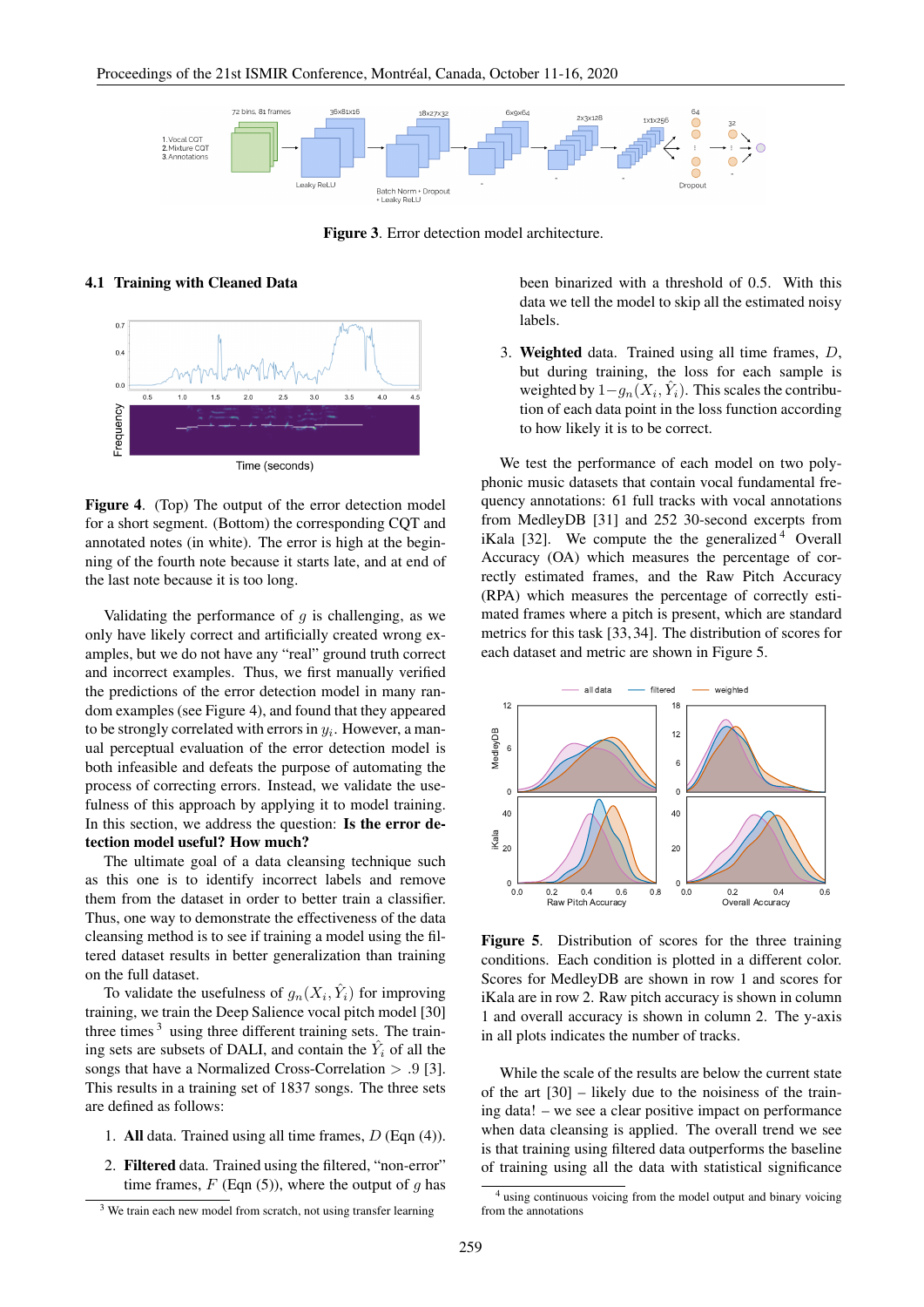

Figure 6. Histogram of the estimated error rate per track.

 $(p < 0.001$  in a paired t-test) for all cases, indicating that our error detection model is successfully removing time frames which are detrimental to the model. We also see that, overall, training using all the data but using the error detection model to weigh samples according to their likelihood of being correct is even more beneficial than simply filtering. This suggests that the likelihoods produced by our error detection model are well-correlated with the occurrence of real errors in the data. These trends are more prominent for the iKala dataset than for the MedleyDB dataset – in particular, the difference between training on filtered vs. weighted data is statistically insignificant for MedleyDB while it is statistically significant ( $p < 0.001$ ) in a paired t-test) for the iKala dataset. The iKala dataset has much higher proportion of *voiced* frames (frames with a pitch annotation) than MedleyDB. This suggests that the weighted data is beneficial for improving pitch accuracy, but may not bring any improvement over filtering for detecting whether a frame should have a pitch or not (voicing). Nevertheless, both conditions which used the error detection model to aid the training process see consistently improved results compared with the baseline.

## 4.2 Estimated Quality of The DALI Dataset

As a final experiment, we ran the error detection model on the full DALI dataset (version 2) in order to estimate the prevalence of errors. We compute the percentage of frames per-track where the likelihood of being an error is  $\geq$  0.5. A histogram of the results is shown in Figure 6. We estimated that on average, 21.3% of the frames of a track in DALI will have an error in the note annotation, with a standard deviation of 12.7%. 31.1% of tracks in DALI have more than 25% errors, while 18.2% of tracks have less than 10% errors. We also measure the relationship between the percentage of estimated errors per track and the normalized cross correlation from the original DALI dataset [3], and found no clear correlation. This indicates that while the normalized cross correlation is a useful indication of the global alignment, it does not reliably capture the prevalence of local errors.

We manually inspected the tracks with a very high percentage of estimated errors ( $> 70\%$ ) and found that all of them were the result of the annotation file being matched to the incorrect audio file (see [25] for details on the matching process). On the other hand, we found that the tracks with a very low percentage of estimated errors  $(< 1\%)$  had qualitatively very high quality annotations. For example, Figure 7 shows an excerpt of the track with the lowest error



Figure 7. The CQT of an excerpt of the track in DALI with the lowest percentage error ( $< 1\%$  error), with it's annotations overlaid. The audio for this excerpt can be found at https://youtu.be/Wq4tyDRhU\_4?t=40.

rate along with a link to listen to the corresponding audio. While this is only qualitative evidence, it is an additional indicator that the scores produced by the error detection model are meaningful. The outputs of our model on DALI are made publicly available.

An error detection model that estimates the quality of a dataset can be used in several ways to improve the quality of a dataset. For one, we can use it to direct manual annotation efforts both to the most problematic tracks in a dataset, but also to specific incorrect instances within a track. Additionally, one of the major challenges regarding automatic annotation is knowing how well the automatic annotation is working. For example, the creation of the DALI dataset used an automatic method for aligning the annotations with the audio, and it was very difficult for the creators to evaluate the quality of the annotations for different variations of the method. This issue can now be overcome by using an error detection model to estimate the overall quality of the annotations for different variations of an automatic annotation method.

#### 5. CONCLUSIONS AND FUTURE WORK

In this paper we presented a novel data cleansing technique which considers the time-varying structure of labels. We showed that it can be successfully applied to a dataset of vocal note event annotations, improving Raw Pitch Accuracy by over 10 percentage points simply by filtering the training dataset using our data cleansing model. Our approach is particularly useful when training on very noisy datasets such as those collected from the Internet and automatically aligned. We also used our proposed error detection model to estimate the error rate in the DALI dataset.

For future work, while our experiments focused on vocal note event annotations, we believe this technique could be directly applied to any kind of note event annotation, as well as extended for other types of time-varying annotations such as chords or beats. We also believe the error detection model could be applied to scenarios other than training. First, a natural use of such a model is to streamline manual annotation efforts by using the model to select time regions that are likely wrong and send them to an expert for correction. Similarly, it could be used as an objective measure to guide the design of automatic annotation methods, which are otherwise forced to rely on manual evaluation. We would also like to explore how this idea can be generalized to other domains beyond music and to test the contribution of different factors including the amount of noise in a dataset and the nature of the noise.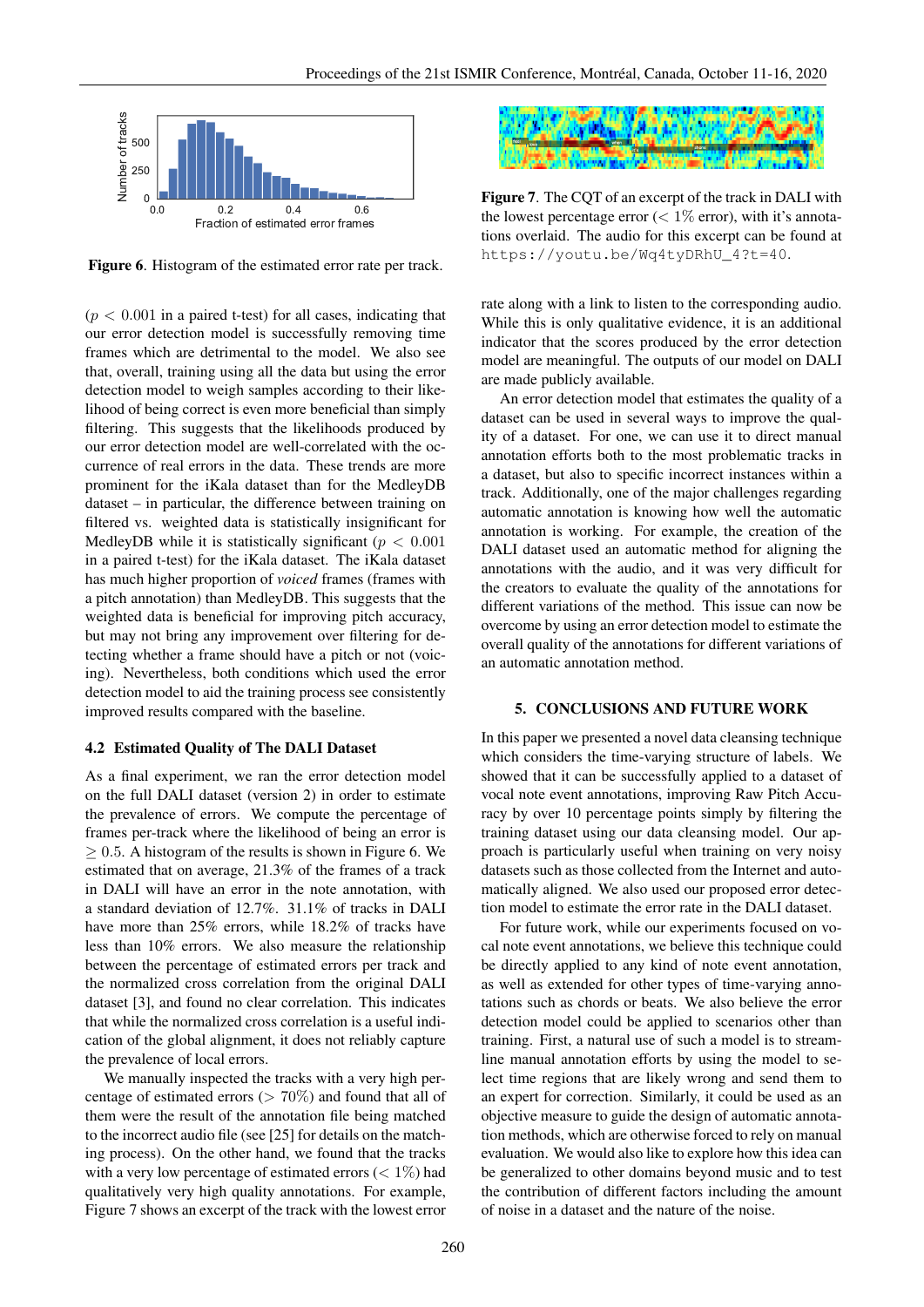# 6. ACKNOWLEDGEMENTS

Gabriel Meseguer-Brocal conducted this work at Spotify.

# 7. REFERENCES

- [1] B. Frénay and M. Verleysen, "Classification in the presence of label noise: A survey," *Transactions on Neural Networks and Learning Systems*, vol. 25, no. 5, pp. 845–869, 2014.
- [2] C. Raffel, "Learning-based methods for comparing sequences, with applications to audio-to-midi alignment and matching," Ph.D. dissertation, Columbia University, 2016.
- [3] G. Meseguer-Brocal, A. Cohen-Hadria, and G. Peeters, "DALI: a large dataset of synchronized audio, lyrics and notes, automatically created using teacher-student machine learning paradigm." in *International Society for Music Information Retrieval Conference (ISMIR)*, 2018.
- [4] M. Defferrard, K. Benzi, P. Vandergheynst, and X. Bresson, "FMA: A dataset for music analysis," in *International Society for Music Information Retrieval Conference (ISMIR)*, 2017.
- [5] Z. Wu, Y. Xiong, S. X. Yu, and D. Lin, "Unsupervised feature learning via non-parametric instance discrimination," in *Proceedings of the IEEE Conference on Computer Vision and Pattern Recognition*, 2018, pp. 3733–3742.
- [6] T. Chen, S. Kornblith, M. Norouzi, and G. Hinton, "A simple framework for contrastive learning of visual representations," *arXiv preprint arXiv:2002.05709*, 2020.
- [7] J. Goldberger and E. Ben-Reuven, "Training deep neural-networks using a noise adaptation layer," in *International Conference on Learning Representations (ICLR)*, 2017.
- [8] Z. Zhang and M. R. Sabuncu, "Generalized cross entropy loss for training deep neural networks with noisy labels," in *International Conference on Neural Information Processing Systems (NeurIPS)*, 2018.
- [9] G. Patrini, A. Rozza, A. Krishna Menon, R. Nock, and L. Qu, "Making deep neural networks robust to label noise: A loss correction approach," in *Conference on Computer Vision and Pattern Recognition (CVPR)*, 2017.
- [10] C. E. Brodley and M. A. Friedl, "Identifying mislabeled training data," *Journal of artificial intelligence research*, vol. 11, pp. 131–167, 1999.
- [11] S. Guo, W. Huang, H. Zhang, C. Zhuang, D. Dong, M. R. Scott, and D. Huang, "CurriculumNet: Weakly supervised learning from large-scale web images," in *European Conference on Computer Vision (ECCV)*, 2018.
- [12] X. J. Zhu, "Semi-supervised learning literature survey," University of Wisconsin-Madison Department of Computer Sciences, Tech. Rep., 2005.
- [13] M. Mintz, S. Bills, R. Snow, and D. Jurafsky, "Distant supervision for relation extraction without labeled data," in *Joint Conference of the 47th Annual Meeting of the ACL and the 4th International Joint Conference on Natural Language Processing of the AFNLP*, 2009.
- [14] V. Mnih and G. Hinton, "Learning to label aerial images from noisy data," in *International Conference on Machine Learning (ICML)*, 2012.
- [15] T. Xiao, T. Xia, Y. Yang, C. Huang, and X. Wang, "Learning from massive noisy labeled data for image classification," in *Conference on Computer Vision and Pattern Recognition (CVPR)*, 2015.
- [16] B. Settles, "Curious machines: Active learning with structured instances table of contents," Ph.D. dissertation, Stanford Music Department, 2008.
- [17] J. Krause, B. Sapp, A. Howard, H. Zhou, A. Toshev, T. Duerig, J. Philbin, and L. Fei-Fei, "The unreasonable effectiveness of noisy data for fine-grained recognition," in *European Conference on Computer Vision (ECCV)*, 2016.
- [18] E. Benetos, S. Dixon, Z. Duan, and S. Ewert, "Automatic music transcription: An overview," *Signal Processing Magazine*, vol. 36, no. 1, pp. 20–30, 2019.
- [19] S. Fürniss and M. Castellengo, "Ecoute musicale et acoustique," *Cahiers d'ethnomusicologie. Anciennement Cahiers de musiques traditionnelles*, no. 29, pp. 223–226, 2016.
- [20] M. Mauch, C. Cannam, R. M. Bittner, G. Fazekas, J. Salamon, J. Dai, J. P. Bello, and S. Dixon, "Computer-aided melody note transcription using the Tony software: Accuracy and efficiency," in *International Conference on Technologies for Music Notation and Representation (TENOR)*, 2015.
- [21] V. Emiya, R. Badeau, and B. David, "Multipitch estimation of piano sounds using a new probabilistic spectral smoothness principle," *Transactions on Audio, Speech, and Language Processing*, vol. 18, no. 6, pp. 1643–1654, 2009.
- [22] C. Hawthorne, A. Stasyuk, A. Roberts, I. Simon, C.- Z. A. Huang, S. Dieleman, E. Elsen, J. Engel, and D. Eck, "Enabling factorized piano music modeling and generation with the MAESTRO dataset," in *International Conference on Learning Representations (ICLR)*, 2019.
- [23] Q. Xi, R. M. Bittner, X. Ye, J. Pauwels, and J. P. Bello, "GuitarSet: A dataset for guitar transcription," in *International Society of Music Information Retrieval (IS-MIR)*, 2018.